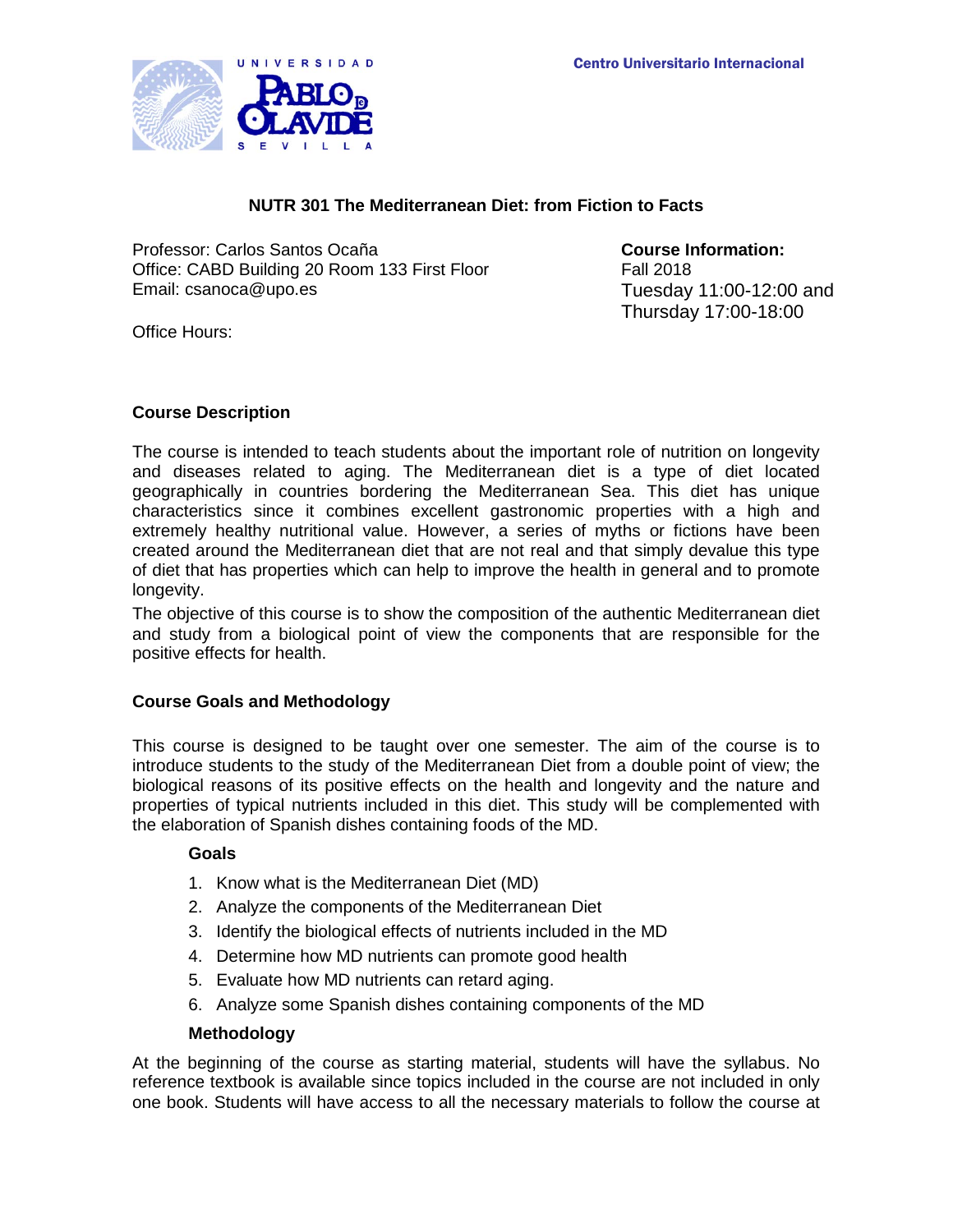the e-Learning platform called Virtual Classroom or Aula Virtual [\(https://campusvirtual.upo.es/\)](https://campusvirtual.upo.es/) using the login/password provided during the course enrollment.

The course is divided into 14 sessions: an introductory session, 11 lessons, a midterm evaluation session and a final evaluation session. Each session lasts 3 hours.

This course uses an inverted class or flipped class methodology. It implies that students must prepare the class beforehand by using varied materials indicated by the teacher. These materials can be videos, papers, and web pages. Using these materials, students must answer a questionnaire that will help the teacher to prepare the class session. The answers in the questionnaire are not evaluated, it is noted that the student has answered the questionnaire, that he/she has participated and prepared the next class.

The evaluation in this course is continuous. In each of the 11 lessons we will include evaluation activities that will be accumulated throughout the course. In this course, the daily homework assignment will be to prepare the following class using the material supplied by the professor.

# **Learning Objectives**

- 1. Describe the origins of the Mediterranean Diet (MD).
- 2. List the basic components of the MD
- 3. Analyze if a diet fits the criteria of MD using the MD score (MDS)
- 4. Design dishes adjusted to the MD
- 5. Analyze epidemiological studies about the effects of MD
- 6. Describe the effects of MD on the health
- 7. Describe the diseases on which MD acts positively
- 8. Explain how MD prevents or mitigates the effects of human diseases
- 9. Define what aging is
- 10. List the hallmarks of aging
- 11. Apply the effects of MD to the causes of aging
- 12. Describe the active ingredients found in MD foods to fight against disease or aging
- 13. Analyze the molecular function target of the active ingredients of MD foods

#### **Required Texts**

Books of General Biochemistry

Books of Nutrition

The rest of the bibliography (articles, videos and web pages) will be provided to the students as material of the different lessons.

The origin of the graphic materials is indicated in the corresponding documents or slides.

#### **General Course Policies**

The consumption of food in class is strictly prohibited.

Cell phones, computers or tablets are required to follow the class, but only to participate in the class activities.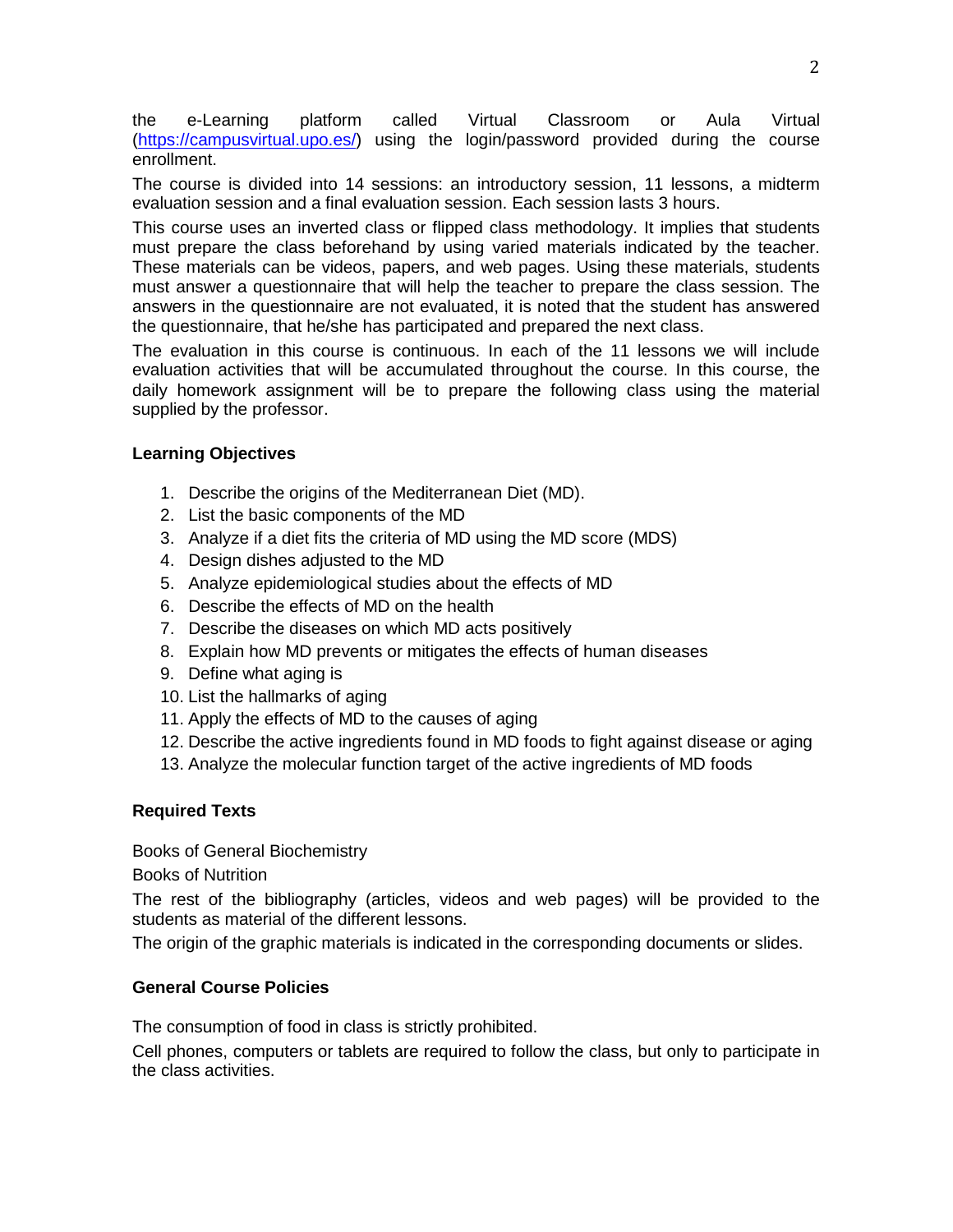### **Course Requirements and Grading**

#### **Requirements**

#### - **Exam.**

At the end of the course. It is an online exam performed in a computer room. It is composed of 30 multiple choice questions where only one option is correct, 3 short-answer questions and 1 essay question.

### - **Class activities.**

Each lesson ends with a group or individual activity that will be reviewed by the professor. In this class activities must be included also the extra activities.

#### - **Participation**

Students must participate preparing each class in advance with material provided by the professor. Students that attempt the quizzes proposed by the professor on time will obtain the full grade. **Only attempt the quizzes**.

## - **Midterm activity**

To evaluate the course at the middle of the semester, students will work on the group in an activity proposed by the professor. This activity will be graded by the professor (50%), peer-reviewed by other students (25%) and by self-evaluation by the group of students (25%). The evaluation will be done using a check-list by students.

#### **Grading**

- 1. Final Exam, 30%
- 2. Participation 20%
- 3. Class activities 30%: Regular classes and extra activities
- 4. Midterm activity 20%

Assignments dates are indicated in the calendar included below

A good final grade **(A)** may be obtained by timely delivery of all proposed tasks and participating in class. Additional activities not included in this syllabus will not be accepted to improve the final grade.

#### **General Course Policies**

# **Attendance and Punctuality**

Attendance and punctuality are required. Arriving late to class is disruptive to both the professor and your classmates. Please be punctual, as your professor will count your late arrival as half of an absence. Under no circumstances may a student miss more than 6 classes (or 9 for classes that meet daily), even with a medical excuse. An excused absence is one that is accompanied by a doctor's note: signed, stamped and dated travelling or missing a flight/train/bus/ferry, etc. is not an excuse. The note should be shown to your professor and must be handed in to the staff at the International Center office within one week of returning to class. After 3 unexcused absences your final grade will be lowered by  $\frac{1}{2}$  a point (Spanish grade) for each day missed (starting with the 4th absence). If you have 6 unexcused absences, you will automatically fail the class. It is each student's responsibility to be informed of exam dates, paper due dates, required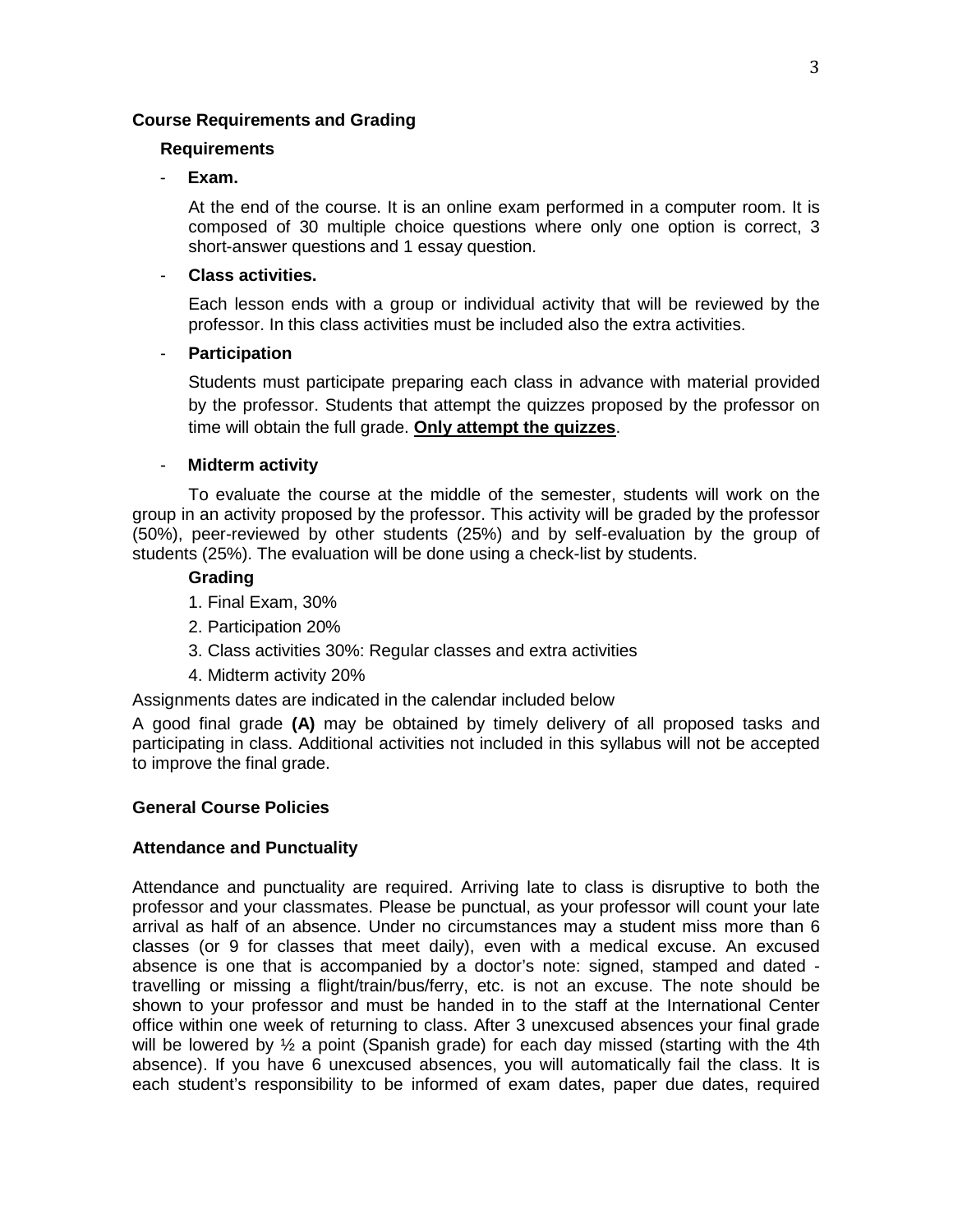excursions, etc. before planning any absences (e.g. relatives visiting, traveling, etc.) during the semester.

## **Missed or Late Work**

The final activity submitted 1 week after the deadline will be graded with a decrease of the grade by 25%. After the week, the grade will be zero.

# **Academic Honesty**

Academic integrity is a guiding principle for all academic activity at Pablo de Olavide University. Cheating on exams and plagiarism (which includes copying from the Internet) are clear violations of academic honesty. A student is guilty of plagiarism when he or she presents another person's intellectual property as his or her own. The penalty for plagiarism and cheating is a failing grade for the assignment/exam and a failing grade for the course. Avoid plagiarism by citing sources properly, using footnotes and a bibliography, and not cutting and pasting information from various websites when writing assignments.

## **Learning accommodations**

If you require special accommodations, you must stop by the International Center to speak to Rubén (the Faculty coordinator) to either turn in your documentation or to confirm that our office has received it. The deadline is September 28th. Rubén will explain the options available to you.

## **Behavior Policy**

Students are expected to show integrity and act in a professional and respectful manner at all times. A student's attitude in class may influence his/her participation grade. The professor has a right to ask a student to leave the classroom if the student is unruly or appears intoxicated. If a student is asked to leave the classroom, that day will count as an absence regardless of how long the student has been in class.

#### **Course contents**

Lesson 1: What is the Mediterranean diet?

- 1. Historic origin of the Mediterranean diet (MD)
- 2. The traditional Mediterranean diet
- 3. Food composition of the Mediterranean diet
- 4. The Mediterranean diet score (MDS)
- 5. The pyramid of the Mediterranean diet
- 6. MD versus Western standard diet

Lesson 2: MD, nutrition, and aging

- 1. Definition of aging
- 2. Theories about aging
- 3. Hallmarks of aging and MD
- 4. MD and caloric restriction

Lesson 3: MD, nutrition, and health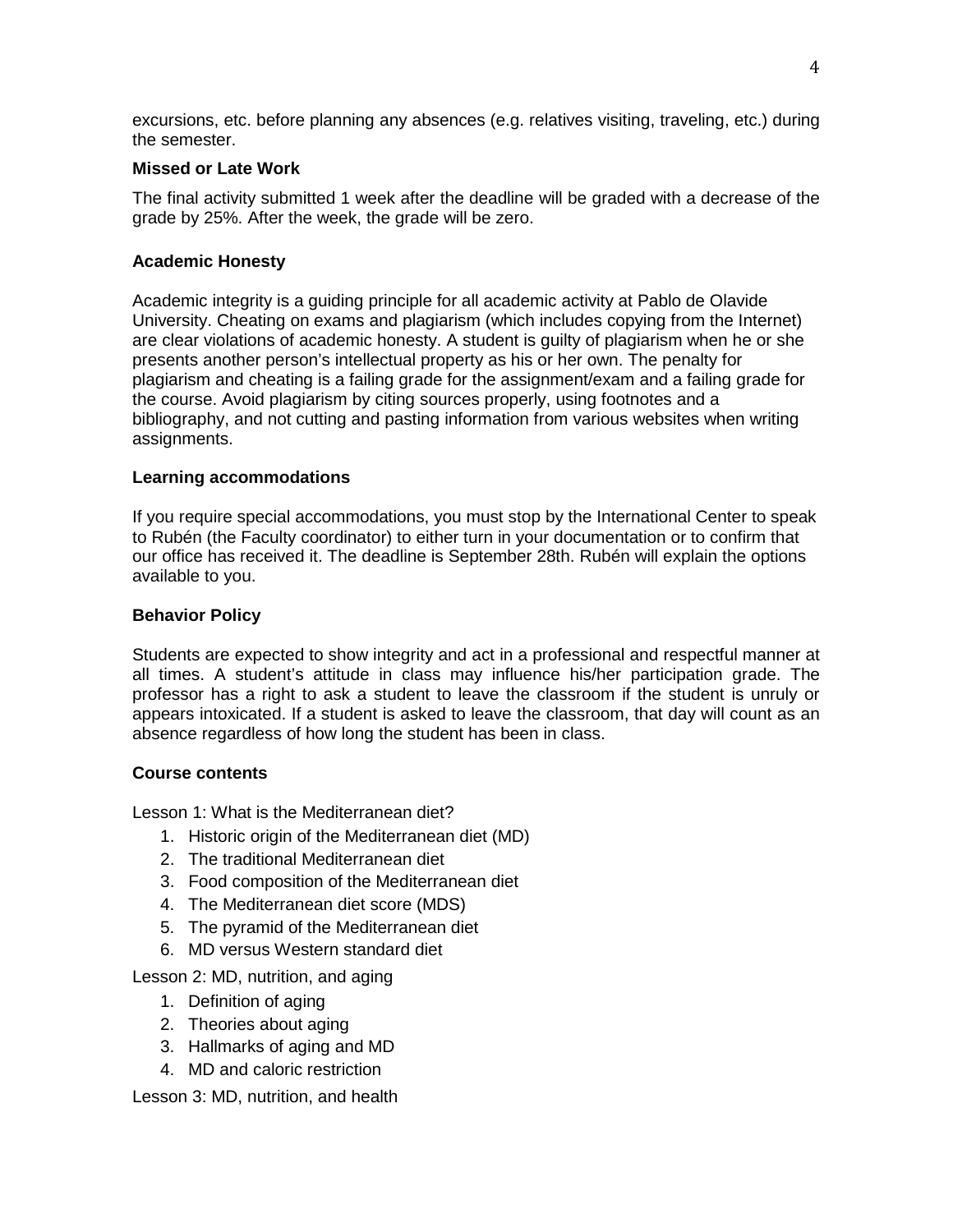- 1. Studies about the effect of MD on diseases
- 2. Proven effects of MD and food components
- 3. Diseases improved by MD
	- a. Diabetes, obesity and metabolic syndrome
	- b. Inflammation and cancer
	- c. Cardiovascular diseases
	- d. Degenerative diseases

Lesson 4: Legumes and vegetables

- 1. Legumes as source of proteins and fiber
- 2. The savvy combination of legumes and cereals
- 3. Vegetables of MD with special properties
	- a. Artichokes
	- b. Garlic:
	- c. Onion
	- d. Broccoli
	- e. Asparagus

Lesson 5: Olive oil

- 1. Composition of olive oil
- 2. Effects on cardiovascular health

Lesson 6: Oily fish and nuts

- 1. Oily fish and Omega-3 fatty acids
- 2. Nuts: A source of many types of nutrients

Lesson 7: Fruits and spices

- 1. Oligosaccharides: Prebiotics molecules
- 2. Vitamins: Required for a multitude of biochemical reactions
- 3. Carotenoids: Antioxidants
- 4. Folic acid: Nervous system development
- 5. Polyphenols: Antioxidants and antiaging
- 6. Active principles of spices: anti-cancer drugs

Extra activities

- 1. **Traditional market versus supermarket.** Students will visit a traditional market (Triana) and a supermarket to compare the variety, availability and quality of food used in the preparation of dishes of the Mediterranean diet. The aim is to compare the fresh foods that appear on the Mediterranean diet versus processed foods.
- 2. **Analysis of olive oil quality.** The students will carry out a tasting of extra virgin olive oils obtained from different varieties (arbequina, picual and hojiblanca) and through different processes (extra virgin, virgin, refined and orujo). In the laboratory they will analyze various quality parameters of olive oil, such as acidity and maturity.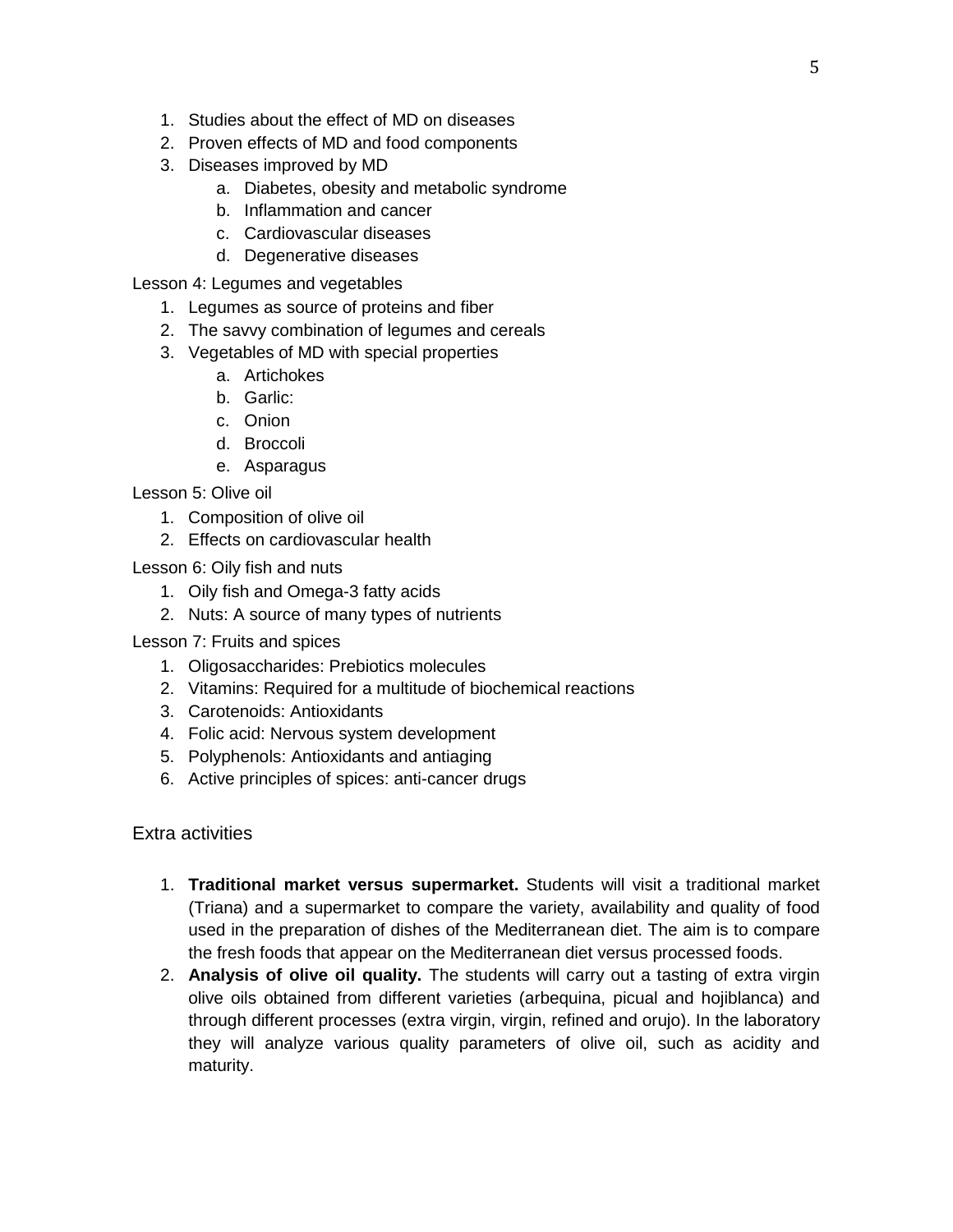- 3. **Processed food versus fresh food.** In the laboratory students will check some nutritional parameters and quality associated with fresh foods versus processed foods. They will use various chemical and biochemical techniques
- 4. **Tasting traditional MD dishes.** In the cafeteria of the University, students will be able to taste various dishes of the Andalusian cuisine that follow the criteria of the Mediterranean diet. The activity continues analyzing the DM components in the dishes tasted.

# **Class Schedule**

## **Time distribution table corresponding to face to face classes**

| Classroom                  | 28h 30' |
|----------------------------|---------|
| Lab and outside activities | 12h     |
| Exams                      | 3h      |
| Course presentation        | 1h 30'  |
| <b>Total</b>               | 45h     |